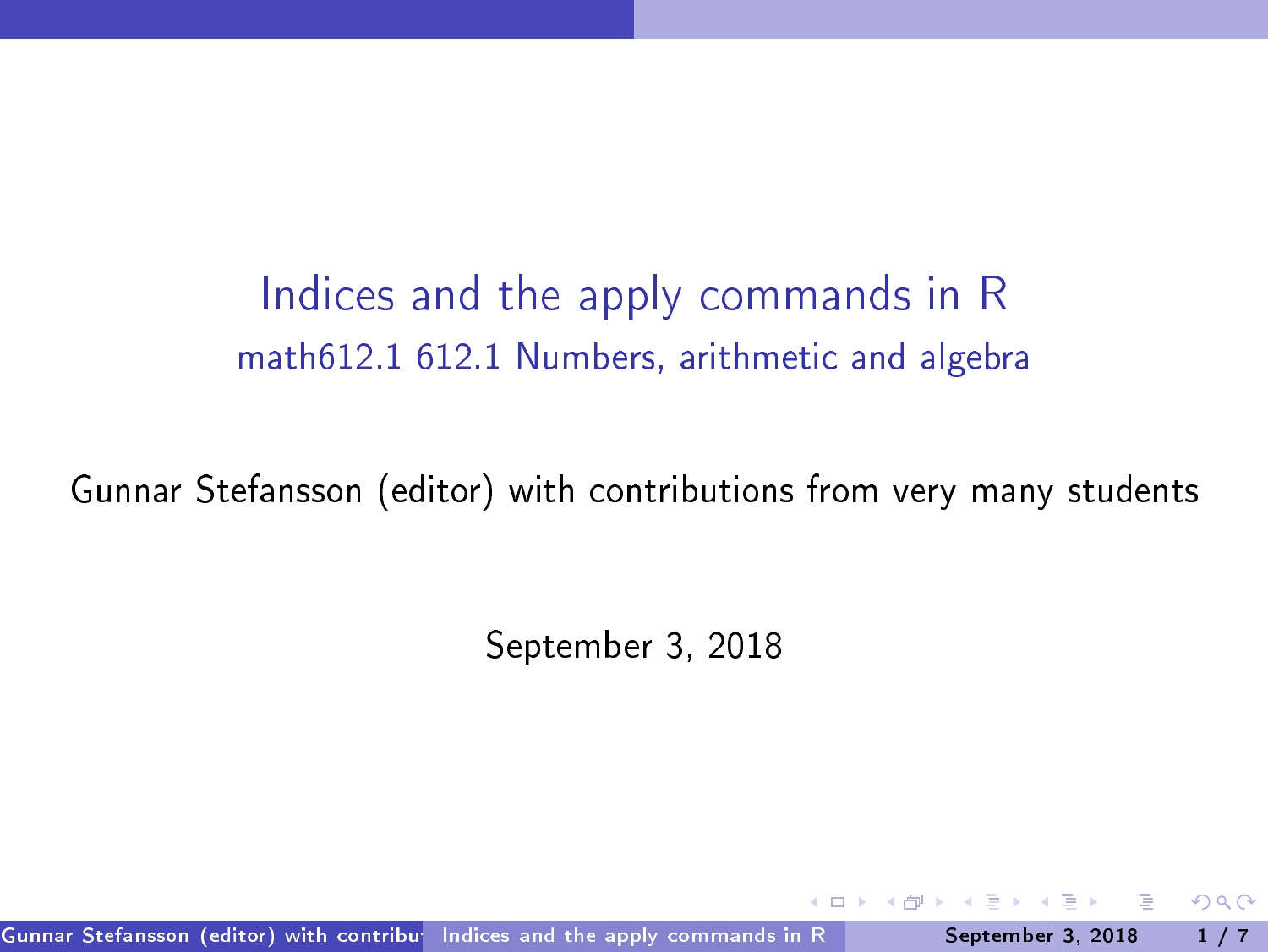### Giving names to elements

#### We can name elements of vectors and data frames in R using the "names" command.

<span id="page-1-0"></span> $QQQ$ 

4 0 8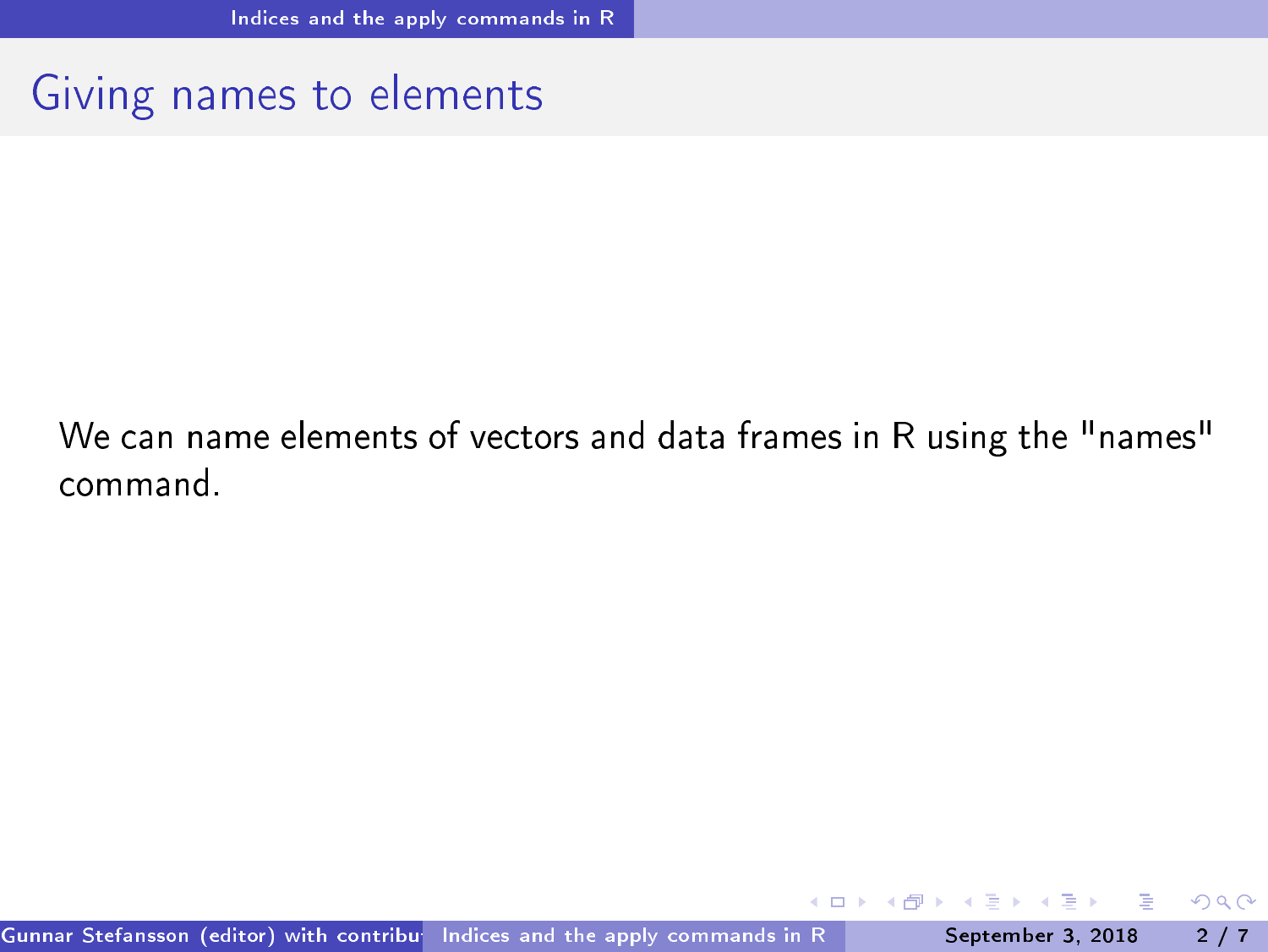# Regular matrix indi
es and naming

A matrix is a table of numbers. Typical matrix indexing: mat[i,j],  $mat[1:2]$  etc

<span id="page-2-0"></span>A matrix can have row and column names Indexing with row and column names: mat["a","B"] Example:  $dimnames(max)$  < -list(c("a","b"),c("1","2","3"))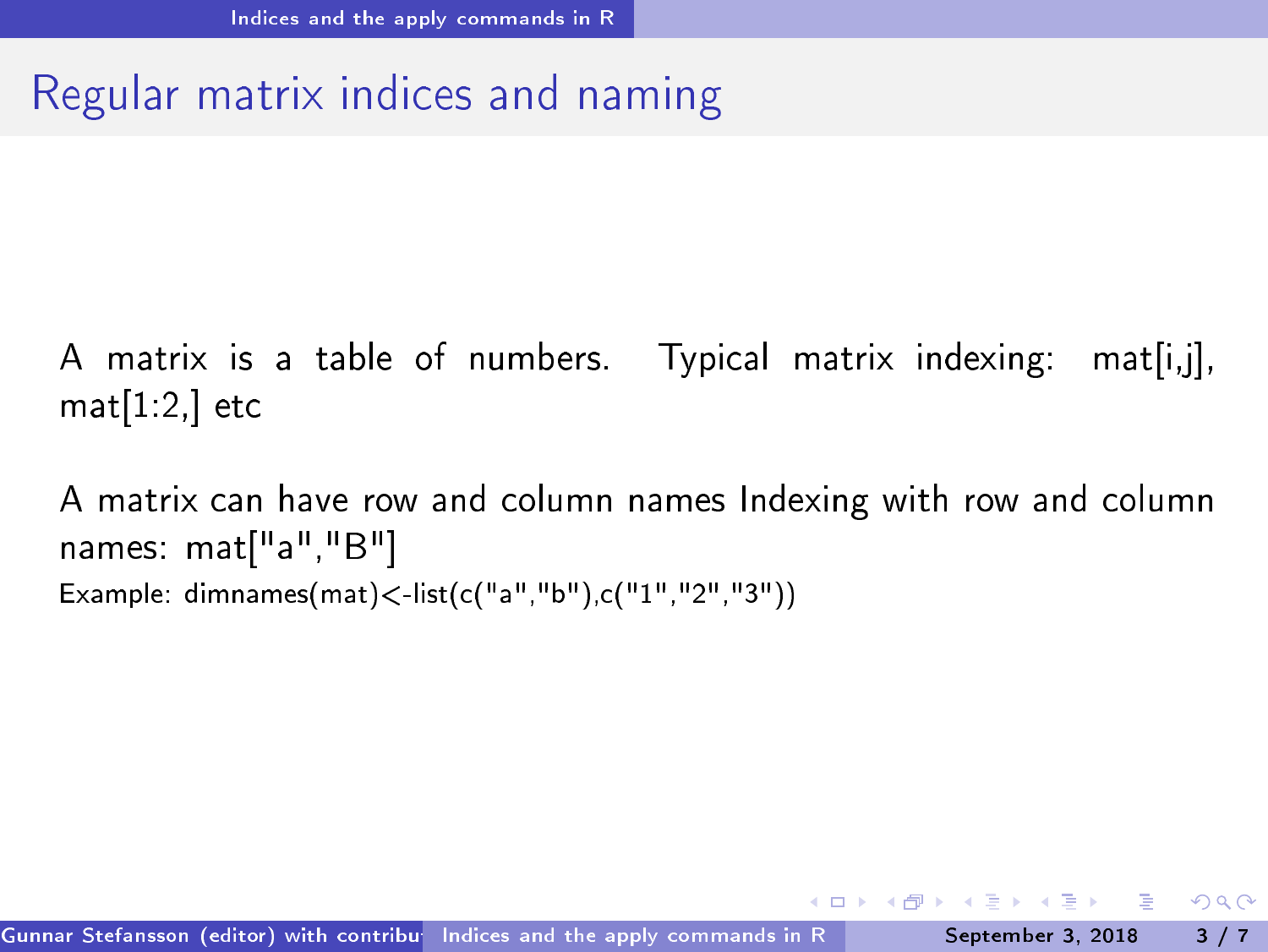## The apply ommand

<span id="page-3-0"></span>The apply ommand...  $apply(mat, 2, sum)$  – applies the sum function within each column  $apply(mat,1,mean)$  - computes the mean within each row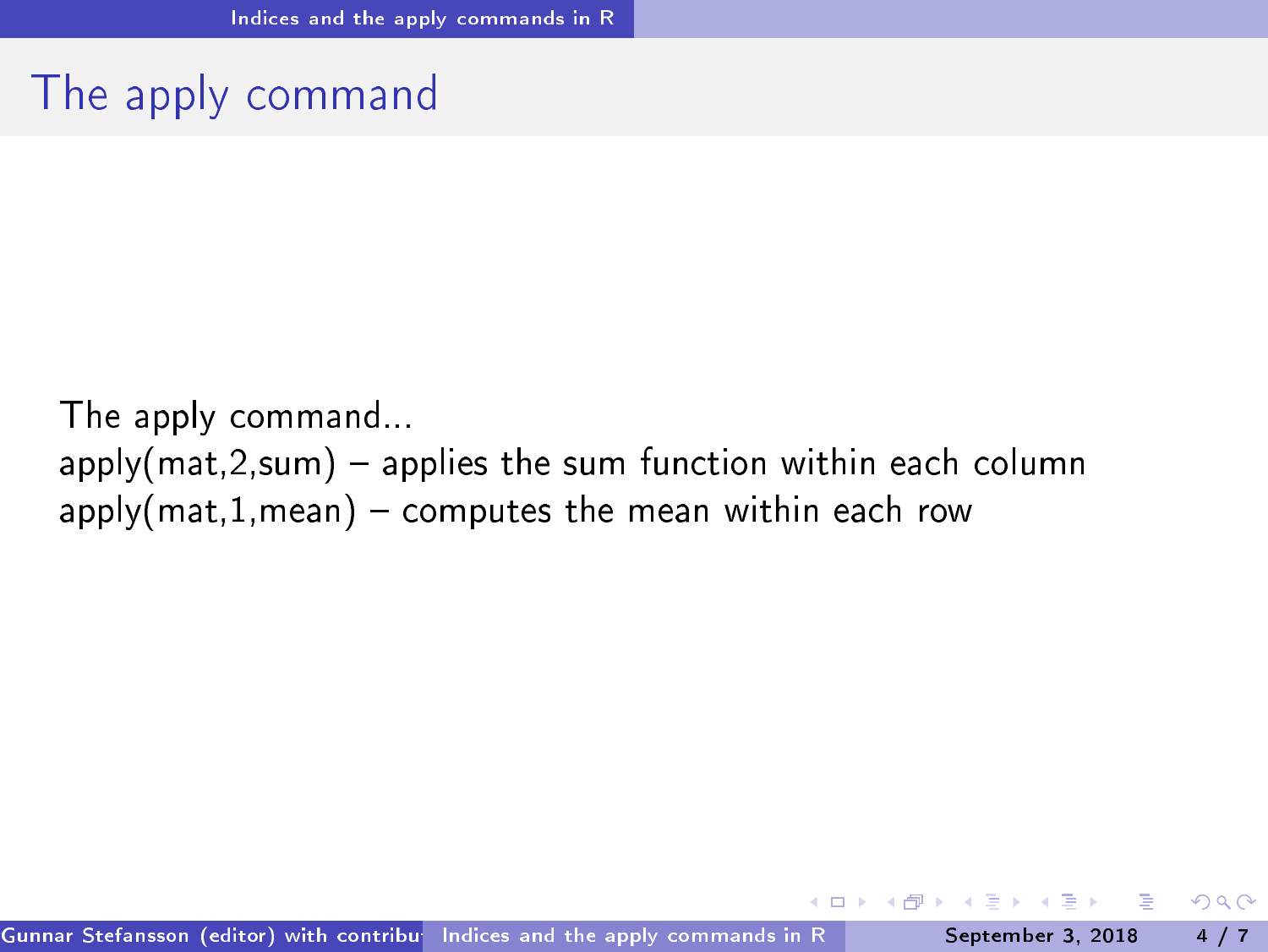# The tapply ommand

<span id="page-4-0"></span>Commonly one has a data vector and another vector of the same length giving ategories for the measurements. In this ase one often wants to compute the mean or variance (or median etc) within each category. To do this we use the tapply ommand in R.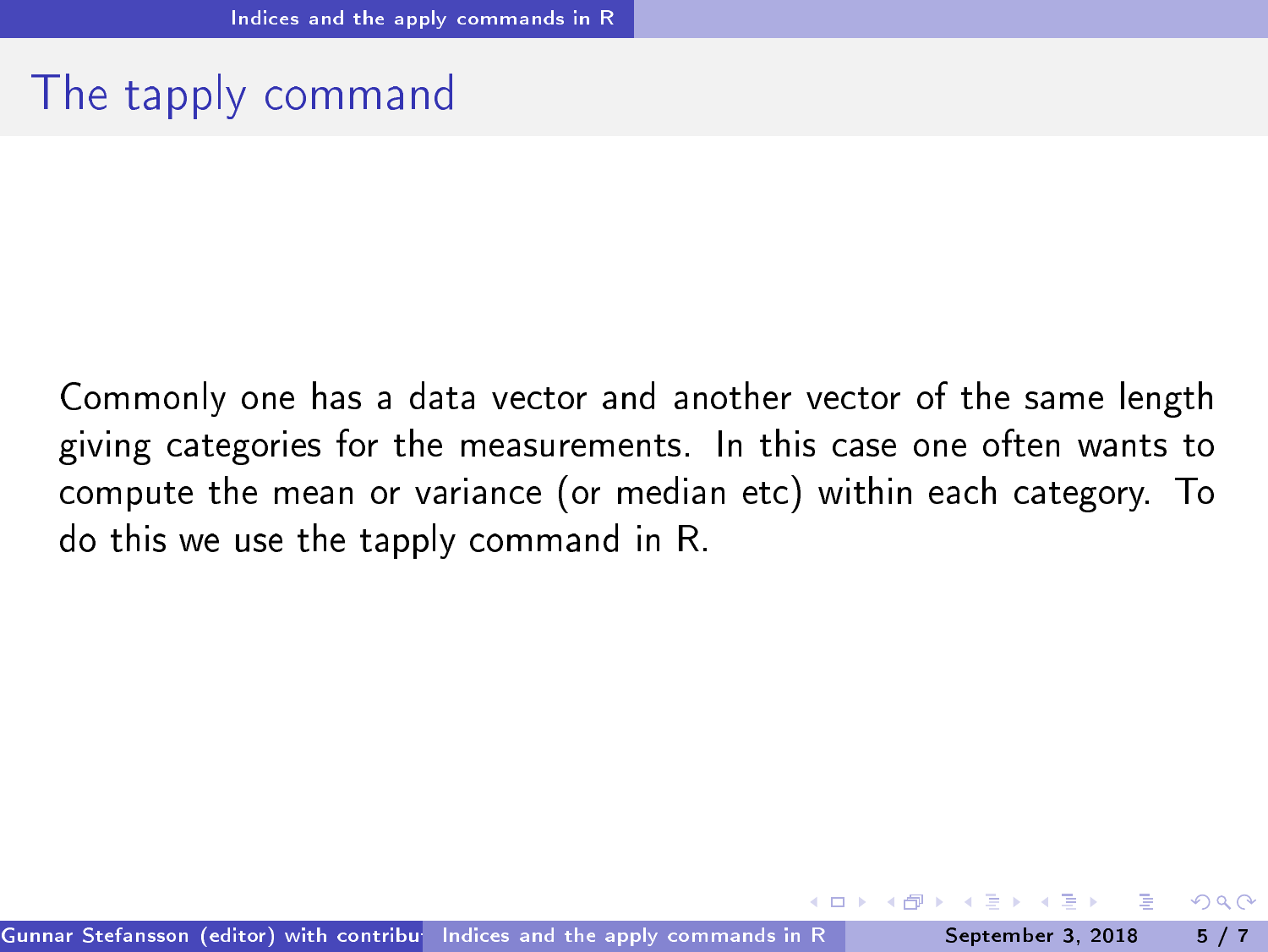# Logical indexing

#### A logical vector consists of TRUE (1) or FALSE (0) values. These can be used to index vectors or matrices.

<span id="page-5-0"></span> $\leftarrow$   $\Box$